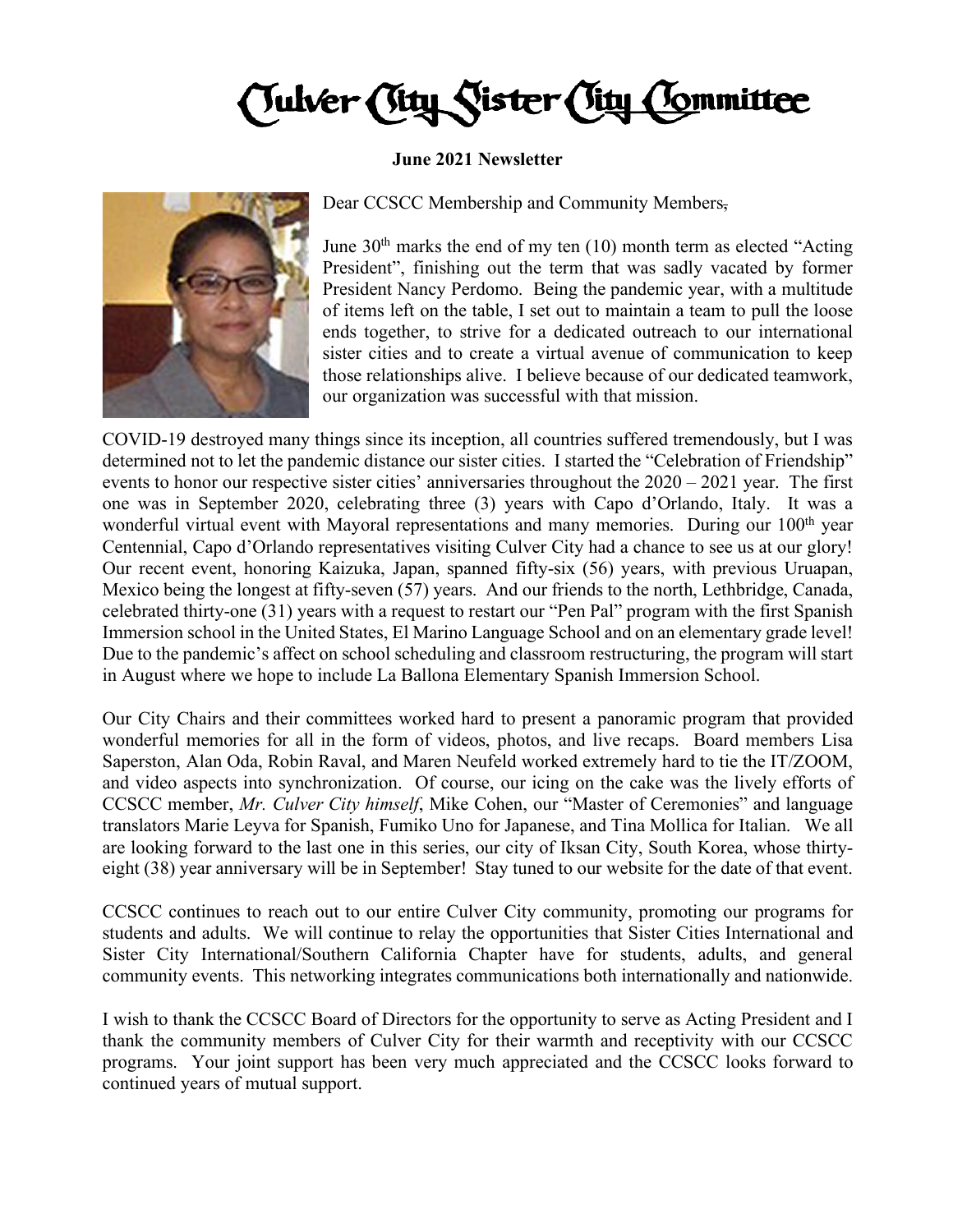CCSCC June 2021 Newsletter 30 May 2021 Page 2

Special thanks to Vice President Jim Clarke and the Culver City Arts Foundation, Hope Parrish, President of the Culver City Historical Society, and Ms. Shelly Wolfberg, Assistant to the City Manager, for your assistance and support of our international and community programs.

**UPCOMING EVENT:** CCSCC's 57<sup>th</sup> Installation Meeting on June 9<sup>th</sup> via ZOOM, from 7 pm to 8 pm. We will be installing new *Board Members* and new *Officers*. Please join us, a link will be sent out via our website, email, and the local newspaper.

Respectfully,

## *Kathleen McCann*

Kathleen McCann CCSCC President 2020 - 2021